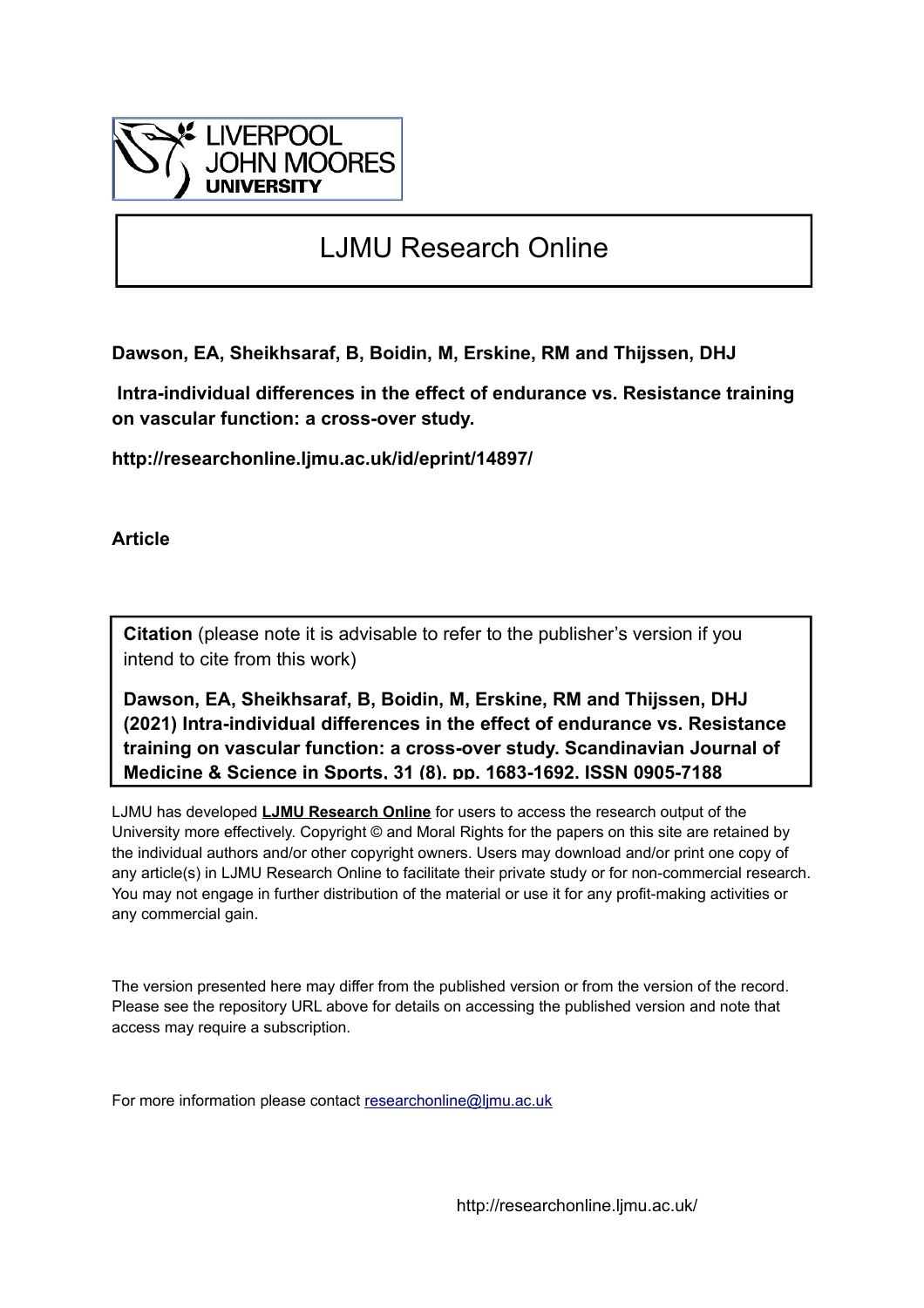#### **ORIGINAL ARTICLE**



**WILEY** 

# **Intra-individual differences in the effect of endurance versus resistance training on vascular function: A cross-over study**

**Ellen Adele Dawson<sup>1</sup>** | **Bahare Sheikhsaraf<sup>1</sup>** | **Maxime Boidin1,2,[3](https://orcid.org/0000-0002-1522-1223)** | **Robert M. Erskine1,4** | **Dick H.J. Thijssen1,5**

<sup>1</sup>Research Institute for Sport and Exercise Sciences, Liverpool John Moores University, Liverpool, UK

2 Cardiovascular Prevention and Rehabilitation (EPIC) Center, Montreal Heart Institute, Montreal, Canada

<sup>3</sup>School of Kinesiology and Exercise Science, Faculty of Medicine, Université de Montréal, Montreal, Canada

4 Institute of Sport, Exercise and Health, University College London, Liverpool, UK

5 Research Institute for Health Sciences, Department of Physiology, Radboud university medical center, Nijmegen, The Netherlands

#### **Correspondence**

Dick HJ Thijssen, PhD, Cardiovascular Health Sciences Research Group, Liverpool John Moores University, Byrom Street, L3 3AF Liverpool, UK. Email: [D.Thijssen@ljmu.ac.uk](mailto:D.Thijssen@ljmu.ac.uk)

We used a within-subject, cross-over design study to compare the impact of 4-weeks' resistance (RT) versus endurance (END) training on vascular function. We subsequently explored the association of intra-individual effects of RT versus END on vascular function with a single nucleotide polymorphism (SNP) of the *NOS3* gene. Thirty-five healthy males (21  $\pm$  2 years old) were genotyped for the *NOS3* rs2070744 SNP and completed both training modalities. Participants completed 12 sessions over a 4-week period, either RT (leg-extension) or END (cycling) training in a randomized, balanced cross-over design with a 3-week washout period. Participants performed peak oxygen uptake (peak  $VO_2$ ) and leg-extension single-repetition maximum (1-RM) testing, and vascular function assessment using flow-mediated dilation (FMD) on 3 separated days pre/post-training. Peak  $VO<sub>2</sub>$  increased after END ( $p < 0.001$ ), while 1-RM increased after RT ( $p < 0.001$ ). FMD improved after 4-weeks' training (time effect:  $p = 0.006$ ), with no difference between exercise modalities (interaction effect:  $p = 0.92$ ). No relation was found between individual changes (delta, pre-post) in FMD to both types of training  $(R<sup>2</sup> = 0.06, p = 0.14)$ . Intra-individual changes in FMD following END and RT were associated with the *NOS3* SNP, with TT homozygotes significantly favoring only END  $(p = 0.016)$  and TC/CC tending to favor RT only  $(p = 0.056)$ . Although both training modes improved vascular function, significant intra-individual variation in the adaptation of FMD was found. The association with *NOS3* genotype suggests a genetic predisposition to FMD adapting to a specific mode of chronic exercise. This study therefore provides novel evidence for personalized exercise training to optimize vascular health.

#### **KEYWORDS**

aerobic training, endothelial function, genetics, response to training, strength training, trainability

# **1** | **INTRODUCTION**

Regular exercise training or physical activity represents a potent cardioprotective stimulus in the primary and secondary prevention of cardiovascular disease  $(CVD)$ .<sup>1</sup> In fact, a curvilinear dose-response curve exists between physical activity and cardiovascular disease, with higher levels of physical activity being related to lower relative risk for  $CVD$ .<sup>2,3</sup> To optimize the exercise stimulus, several studies have compared health benefits between resistance training (RT) versus endurance training (END). Studies focusing on clinical endpoints (eg, mortality or morbidity) or classic risk factors (eg,

This is an open access article under the terms of the [Creative Commons Attribution-NonCommercial](http://creativecommons.org/licenses/by-nc/4.0/) License, which permits use, distribution and reproduction in any medium, provided the original work is properly cited and is not used for commercial purposes.

© 2021 The Authors. *Scandinavian Journal of Medicine & Science In Sports* published by John Wiley & Sons Ltd.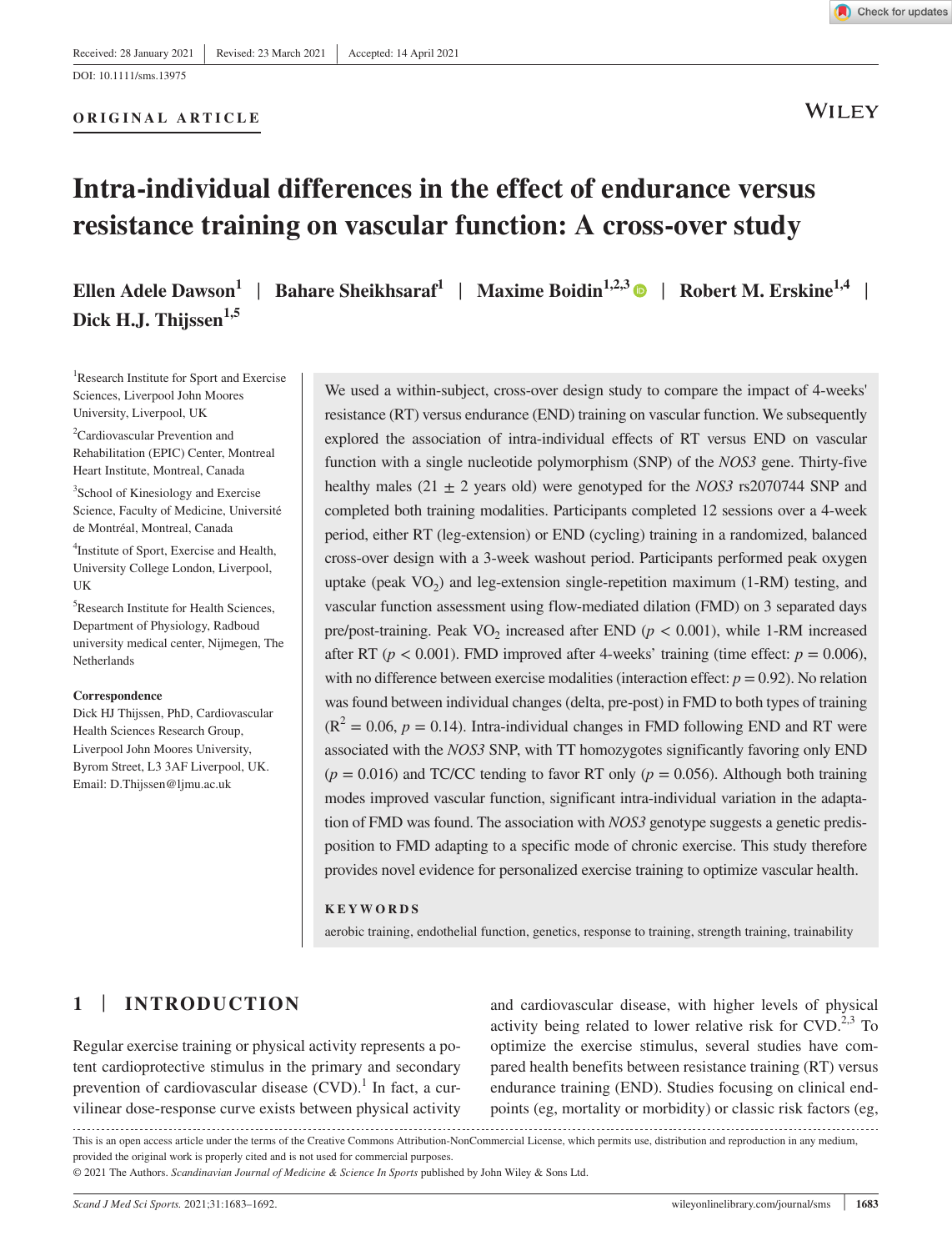blood pressure) reveal no significant difference between both types of exercise.<sup>4–6</sup> In agreement, studies examining vascular function, importantly contributing to cardioprotection of ex- $\text{ercise},^{7-9}$  show similarly improved vascular function between RT (n=396, weighted mean differences [WMD]: 2.5%) and END (n = 1.591, WMD: 2.8%).<sup>10</sup> While these data strongly suggest no difference in effect sizes for CVD-relevant outcomes when comparing RT versus END, a key limitation for all these studies is their dependence on between-subject comparisons.

Based on the complex nature of the hemodynamic exercise stimulus, which likely differs within individuals when undertaking RT or  $END<sub>11</sub><sup>11</sup>$  intra-individual differences should be considered when comparing the impact of both types of exercise training. To support this notion, studies have linked variations within certain genes (ie, polymorphisms) to elite athlete status,<sup>12,13</sup> and human endurance<sup>14</sup> and strength<sup>15</sup> performance. For example, the nitric oxide (NO) synthase 3 (*NOS3*) gene encodes endothelial NO synthase (eNOS).<sup>16</sup> Based on the importance of NO for vascular health,<sup>17</sup> *NOS3* has been extensively screened for polymorphisms. A single nucleotide polymorphism (SNP), with a thymine (T) to cytosine (C) substitution occurring at nucleotide position  $-786$  (rs2070744),<sup>18</sup> has been associated with athletic performance in various athletes.<sup>12,13</sup> These associations are likely linked to the allele-specific effects on gene transcription: the T-allele (TT genotype) is associated with increased *NOS3* gene promoter activity, thus increasing eNOS and NO synthesis, while the Callele (*ie*, TC/CC genotypes) is related to attenuated NO production.19,20 Consequently, this SNP may contribute to intra- and inter-individual differences in the RT- or ENDinduced change in FMD, a largely NO-mediated vasodilator response.<sup>21</sup> This would support personalizing the type of exercise to maximize health benefits at an individual level, thereby optimizing vascular adaptation and reducing CVD risk.

This study used a within-subject, cross-over design to compare the impact of 4 weeks of RT versus END on vascular function within healthy individuals. Secondly, we explored whether the *NOS3* (rs2070744) SNP was associated with intra- and inter-individual differences in vascular function changes following different modalities of chronic exercise. We hypothesized that both modalities of exercise training would lead to a comparable improvement in vascular function at group level, while little relation would be present at an intra-individual level. Moreover, we hypothesized that specific genotypes of the *NOS3* rs2070744 SNP would be associated with the intra- and inter-individual variation in vascular function changes following different modes of exercise training.

# **2** | **METHODS**

# **2.1** | **Study design and participant recruitment**

Forty healthy, young, male individuals were recruited from the student population at Liverpool John Moores University via e-mail or poster advertisement. The study procedures were approved by Liverpool John Moores University Research Ethics Committee (approval number: 13/APS/032) and adhered to the Declaration of Helsinki. All volunteers gave written informed consent before taking part in the study. Volunteers diagnosed with cardiovascular diseases, who report cardiovascular risk factors or were using any medication that could influence the cardiovascular system, were excluded from the study.

## **2.2** | **Experimental design**

Before and after both 4-week exercise training programs, all participants reported to the laboratory on two occasions to undergo testing procedures, separated by at least 24 h between visits. During the first visit, all underwent anthropometric measurements and a maximal cardiopulmonary exercise testing (CPET) with gas exchange analysis. During the second visit, brachial artery vascular function was assessed in all participants. This order was kept the same throughout the entire protocol. Participants completed 12 sessions over a 4-week period, of either RT or END training in a randomized, balanced cross-over design with a washout period of 3 weeks (Figure 1). For every participant, all study testing at baseline, after the first 4 weeks of training, after the 3-week washout period, and at study end were completed within a 7-day period of the first/last training session. All



**FIGURE 1** Experimental design of the study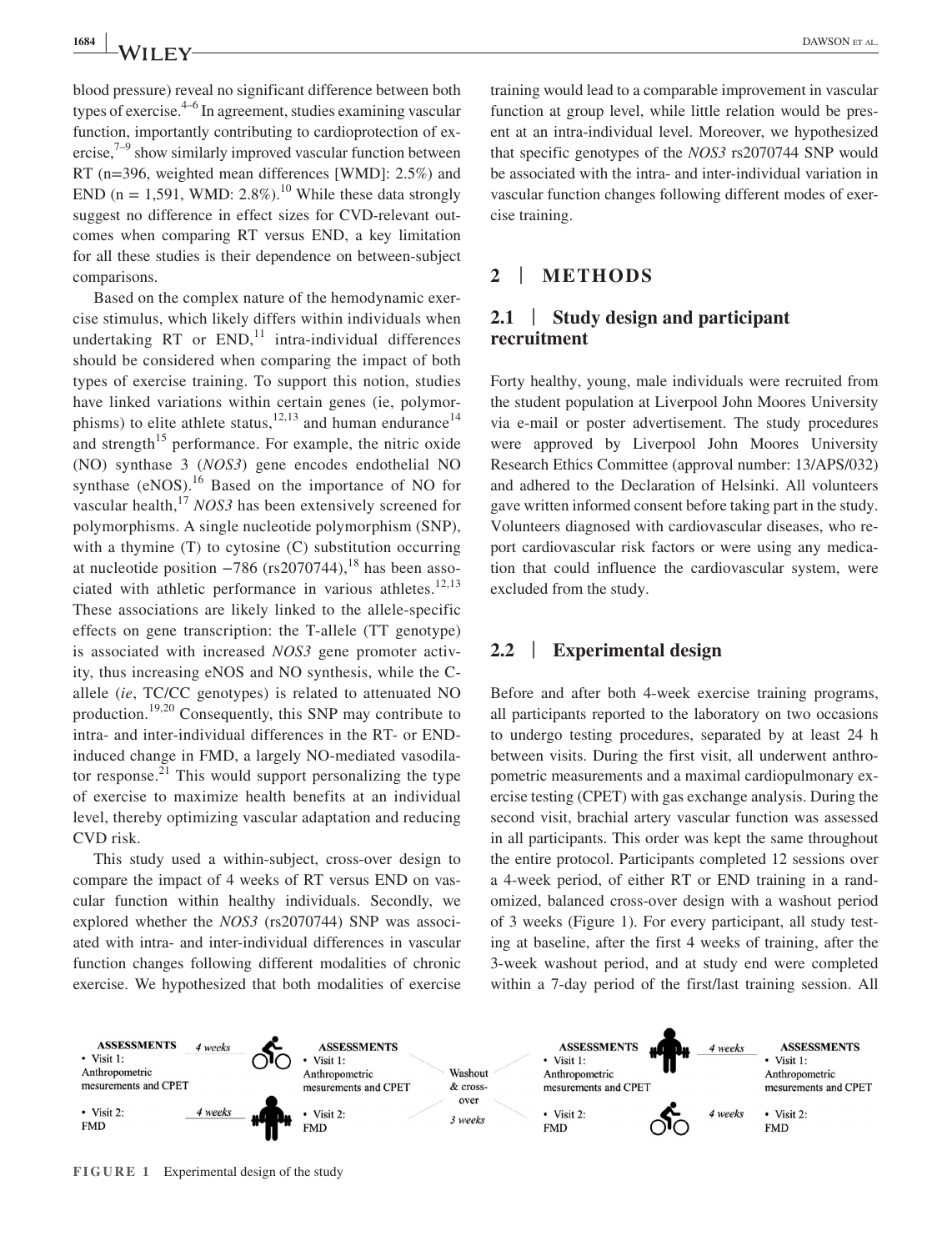vascular measurements were performed under standardized conditions, in the same respective conditions, and on the right arm.22

# **2.3** | **Measurements**

# 2.3.1 | Brachial artery vascular function

Brachial artery vascular function was performed in all participants for measuring the NO released endothelium-dependent vasodilation at baseline and study end in the same time of the day for each participant. Participants were instructed to abstain from strenuous exercise for 24 h and from caffeine and alcohol ingestion for 18 h and to fast for 6 h before testing according to expert-consensus guidelines.<sup>22</sup> To measure brachial artery FMD after a 15-minute resting period in the supine position, the right arm was extended and positioned at an angle of ~80° from the torso. Immediately distal to the olecranon process of the right arm, a rapid inflated and deflated pneumatic cuff (D.E. Hokanson, Bellevue, WA) was placed, to provide a stimulus for local ischemia in the forearm.22 A 10-MHz multifrequency linear probe attached to a high-resolution ultrasound machine (T3000; Terason) was used to image the brachial artery. The probe was positioned on the distal one-third of the upper arm during the measurements. Once an optimal image was found, the probe was held stable, while ultrasound parameters were set to optimize the longitudinal, B-mode images of lumen-arterial wall interface. After a 1-minute's baseline recording, the cuff placed around the forearm was inflated to  $\sim$ 220 mmHg for 5 min and then deflated for 3 min. Brachial artery diameter was recorded (software: Camtasia, TechSmith) during the 1st min baseline, the last 30-s of cuff inflation, and the 3-minute of cuff deflation. Edge-detection methods were used for arterial analysis of FMD and computed by the percentage change from brachial artery baseline diameter to peak diameter induced by reactive hyperemia. Measurements also included baseline and peak brachial diameters (millimeters, mm), shear rate area under the curve  $(SR_{\text{anc}}, \text{sec})$ , and time to peak (seconds, sec). $^{22}$ 

Analysis of brachial artery diameters during FMD measurements was performed using custom-designed-edgedetection and wall-tracking software, with an intra-observer coefficient of variation of  $6.7\%$ <sup>23</sup> After calibration, regions of interest (ROI) were selected for analysis of diameter (from B-mode image) and blood flow (from blood flow velocity envelope) at 30 Hz. Automatic analysis of the ROI was performed real time, in synchrony by the software. Critical determinant of FMD response following cuff deflation was made from the  $SR<sub>auc</sub>$  from cuff deflation until peak dilation. All data were written to a file and used for further analysis in a custom-designed analysis package.

# 2.3.2 | Cardiopulmonary exercise testing

Cardiopulmonary exercise testing was performed in all participants on an electronically braked cycle ergometer (Daumelectronic premium, 8i ergo-bike). Peak oxygen uptake (peak VO<sub>2</sub>, ml•min<sup>-1</sup>•kg<sup>-1</sup>) and respiratory exchange ratio (RER) were measured continuously at rest, during exercise, and recovery using a metabolic system (Metamax 3B, MM3B, Cortex). Measurements also included power output (Watts, W) and heart rate (HR, beats per minute, bpm) with a Polar FT1 heart rate monitor with a Pro chest strap (Polar Electro Oy). The incremental protocol began with a power output of 95 W, followed by an increase of 35 W every 3 min until exhaustion, while maintaining a cadence of 80 rpm. This was followed by 15 min of unloaded recovery cycling at a selfselected cadence. Peak  $VO<sub>2</sub>$  was defined as the highest  $VO<sub>2</sub>$ value during the last 30 s of the CPET. Strong verbal encouragement was given throughout the test.

#### **2.4** | **DNA extraction and genotyping**

A blood sample was drawn into a 10-ml EDTA vacutainer (BD Vacutainer Systems) from a superficial forearm vein. The whole blood was aliquoted into 2-ml tubes (Eppendorf AG) and stored at −80°C until subsequent analysis. DNA purification from whole blood samples was performed manually using a QIAamp DNA Blood Mini Kit (Qiagen Ltd.), following the manufacturer's guidelines. DNA samples were then stored at 4°C until subsequent genotyping. Real-time polymerase chain reaction was performed (Rotor-Gene Q, Qiagen) to establish the genotypes of each SNP for each participant. Each 10 μl reaction volume contained 5 μl Genotyping Master Mix (Applied Biosystems), 3.5 μl nuclease-free H<sub>2</sub>O (Qiagen), 0.5 μl *NOS3* rs2070744 genotyping assay (Applied Biosystems), plus 1 μl DNA sample. Both negative  $[1 \mu]$  nuclease-free H<sub>2</sub>O (Qiagen) replaced the DNA template] and positive controls were included in each RT-PCR run, which used the following protocol: denaturation at 95°C for 10 min, followed by 50 cycles of incubation at 92°C for 15 s, then annealing and extension at 60°C for 1 min. Genotypes were determined using Rotor-Gene Q Pure Detection 2.1.0 software (Qiagen). All samples were analyzed in duplicate, and there was 100% agreement between genotype calls for samples from the same participant.

## **2.5** | **Exercise training**

#### 2.5.1 | Resistance training

All training sessions were supervised by members of the research team and were performed 3 times/week for 4 weeks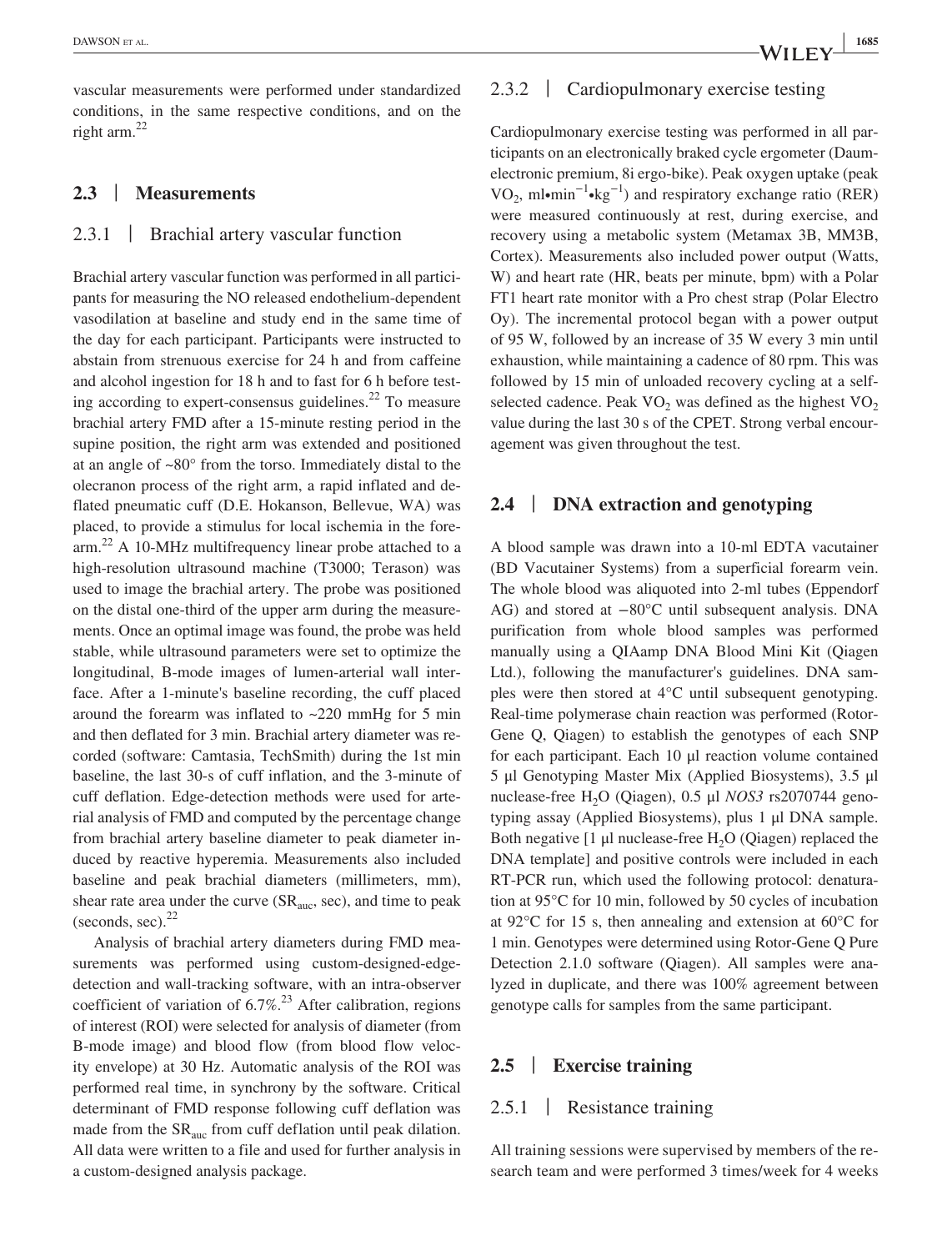(a total of 12 sessions). The RT was performed on a leg extension machine (Technogym) by alternating one leg at a time. Prior to the first training session of each week, a one maximal repetition (1-RM) was used to assess the maximal load able to be lifted during one repetition according to guidelines.<sup>24</sup> Each session comprised 4 sets of 10 repetitions at 80% of 1-RM for each leg, with 2 min' recovery between sets. Each week, the training load was adjusted according to the new 1-RM. Before each RT session, a warmup set of 10 repetitions at 40% of 1-RM was performed. However, the first and last RT sessions were completed on an isokinetic dynamometer (Biodex 3, Medical Systems) to facilitate the measurement of brachial artery vascular function during those sessions. To simulate the RT sessions, participants performed 4 sets of 10 repetitions of maximum isokinetic knee extensor voluntary contractions at an angular velocity of 60  $s^{-1}$ .

## 2.5.2 | Endurance training

Endurance training was performed on a cycle ergometer (Lode BV, Groningen, the Netherlands) and comprised 30 min' continuous cycling at 70% maximal HR ( $HR_{max}$ , assessed during the CPET) for the first 3 sessions. Sessions 4 to 6 comprised 5 repetitions of 1 minute at 90%  $HR_{max}$ and 5 min at 70%  $HR_{max}$ . Sessions 7 to 9 comprised 30min' continuous cycling at  $80\%$  HR<sub>max</sub>. Sessions 10 and 11 comprised 5 repetitions of 1 min at 90%  $HR_{max}$  and 5 minutes at  $80\%$  HR<sub>max</sub>. The last session was identical to the first. Before and after each training session, participants performed a 3-min warm-up/cool-down at 60–80 W. Power output and HR were recorded and averaged for each training session.

#### **2.6** | **Statistical analysis**

Data are presented as mean  $\pm$  standard deviation. The statistical analyses are performed with GraphPad Prism 8.4.1 (GraphPad Software, Inc.). Differences are defined as statistically significant when  $p < 0.05$ . After ensuring a normal distribution, a two-way analysis of variance (ANOVA) was used to compare baseline over the two modalities. A two-way ANOVA with repeated measures (modality x time) was used to compare anthropometric measures, blood pressure and heart rate, and brachial artery function between the two training interventions. The analysis was repeated with the correction for withinsubject changes for baseline diameter and  $SR<sub>auc</sub>$ <sup>22</sup> A threeway mixed ANOVA was used to investigate an interaction between exercise modality (RT and END), time (pre- and post-training), and *NOS3* genotype (TT vs. TC+CC). In the case of a significant three-way interaction, post hoc paired *t* tests were used to determine the effects of each training modality on FMD in each genotype group (using a false discovery rate (FDR) of 10% to control for multiple comparisons). $25$  Statistical significance was accepted when  $p < 0.05$ .

# **3** | **RESULTS**

A total of five participants did not complete both training modalities. Therefore, final analyses were performed on 35 participants (21  $\pm$  2 years old, Table 1). Body mass, BMI, blood pressure, and heart rate did not change after each training intervention (Table 1). We found no evidence for an order effect in the training modalities between groups (interaction effect:  $p > 0.05$  for all variables). Examining the impact of RT, we found an increase in 1-RM from week 1 to 4 (*p* < 0.001), while total workload (load x repetitions x sets) increased by  $23\%$  ( $p < 0.001$ , Table 1). When performing END, power output and heart rate increased across exercise training  $(p < 0.001)$ . Importantly, distinct adaptation in peak VO<sub>2</sub> was found between END versus RT (interaction effect:  $p = 0.04$ , with a significant increase after END, but not after RT (Table 1).

# **3.1** | **Impact of RT versus END: effect on vascular function**

# 3.1.1 | Between-group comparison

FMD increased after both 4-week training programs  $(p = 0.006)$ , with no evidence of an interaction effect (Table 2). We found no change in any other brachial artery parameters after 4-weeks' exercise training (all  $p > 0.05$ , Table 2). Correcting FMD for within-subject changes in  $SR<sub>auc</sub>$  and baseline diameter did not alter the outcome.

#### 3.1.2 | Within-individual comparison

When presenting the individual change in FMD after RT and END (Figure 2), a characteristic and comparable pattern between both exercise modalities was found with most participants (~65%) demonstrating an increase in FMD after 4-weeks' exercise training. Despite this similarity at group level, matching the individual changes to both types of training showed large variation between individuals (Figure 2C). In fact, there was no correlation between the intra-individual changes in FMD following RT *vs*. END  $(R<sup>2</sup>=0.06, p = 0.14).$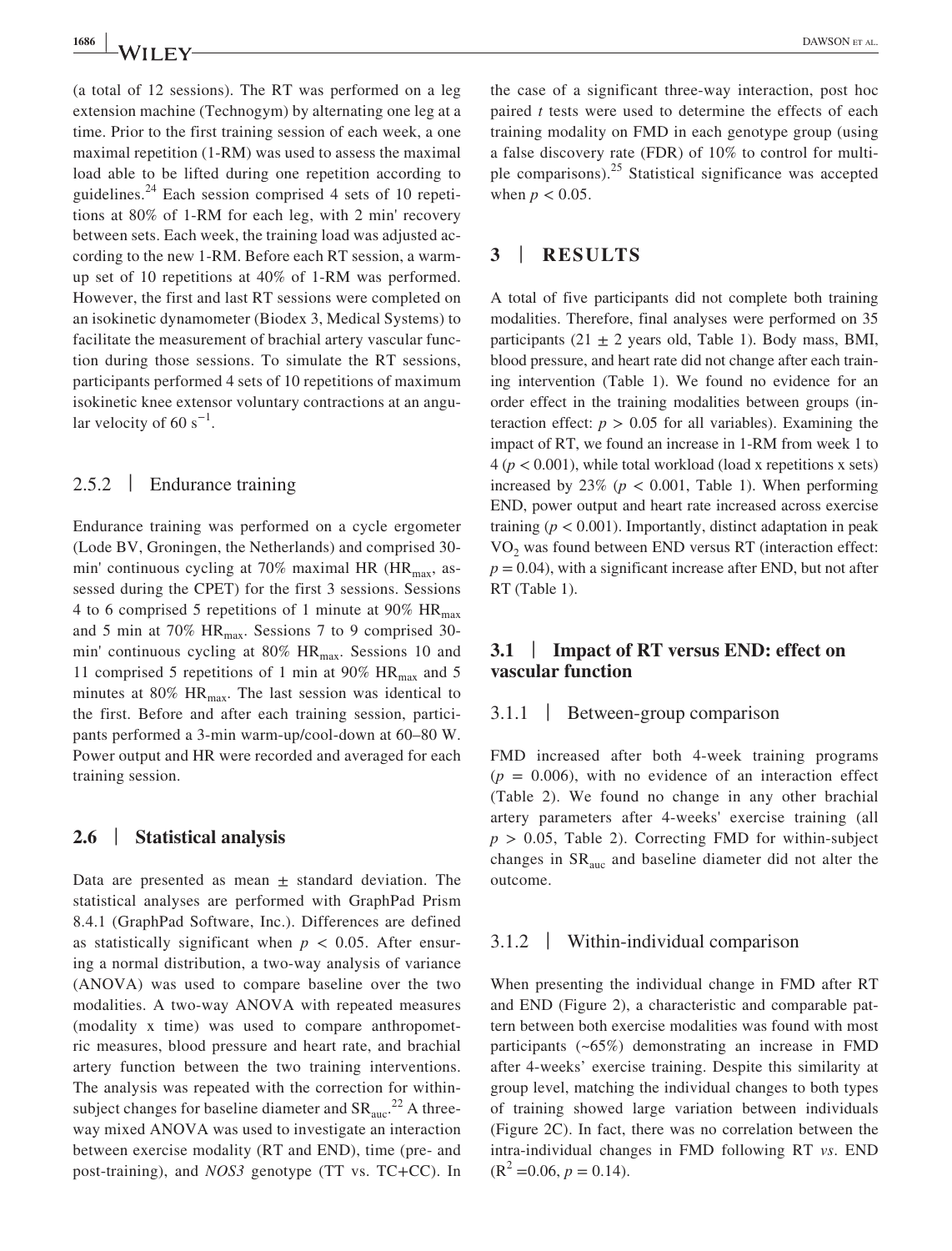**TABLE 1** Anthropometric measures, resting blood pressure, and heart responses to the training of the participants (*n* = 35)

|                                                      | <b>RT</b>         |                   | <b>END</b>     |                               | <b>ANOVA</b>    |             |                    |
|------------------------------------------------------|-------------------|-------------------|----------------|-------------------------------|-----------------|-------------|--------------------|
|                                                      | Pre               | Post              | <b>Pre</b>     | Post                          | <b>Exercise</b> | <b>Time</b> | <b>Interaction</b> |
| Body mass, kg                                        | $77.1 \pm 10.0$   | $77.0 \pm 9.9$    | $76.9 \pm 9.6$ | $76.8 \pm 10.0$               | 0.93            | 0.46        | 0.93               |
| BMI, $kg \cdot m^{-2}$                               | $24.4 \pm 3.0$    | $24.3 \pm 3.0$    | $24.2 \pm 3.0$ | $24.1 \pm 3.1$                | 0.87            | 0.49        | >0.99              |
| Systolic blood pressure,<br>mmHg                     | $120 \pm 8$       | $125 \pm 10$      | $120 \pm 7$    | $124 \pm 11$                  | 0.76            | < 0.001     | 0.72               |
| Diastolic blood pressure,<br>mmHg                    | $62 \pm 5$        | $62 \pm 5$        | $62 \pm 6$     | $63 \pm 9$                    | 0.95            | 0.48        | 0.55               |
| Mean arterial pressure,<br>mmHg                      | $84 \pm 5$        | $87 + 5$          | $84 \pm 5$     | $87 \pm 8$                    | 0.88            | 0.003       | 0.95               |
| Heart rate, bpm                                      | $63 \pm 11$       | $67 \pm 14$       | $65 \pm 15$    | $66 \pm 18$                   | 0.89            | 0.18        | 0.39               |
| RT characteristics                                   |                   |                   |                |                               |                 |             |                    |
| $1-RM$ , $kg$                                        | $56 \pm 14$       | $67 \pm 13$       |                |                               |                 | < 0.001     |                    |
| Total workload, kg                                   | $5,874 \pm 1,456$ | $7,208 \pm 1,563$ |                |                               |                 | < 0.001     |                    |
| <b>END</b> characteristics                           |                   |                   |                |                               |                 |             |                    |
| Power output, W                                      |                   |                   | $113 \pm 23$   | $123 \pm 25$                  |                 | 0.03        |                    |
| Heart rate, bpm                                      |                   |                   | $135 \pm 10$   | $134 \pm 8$                   |                 | 0.87        |                    |
| <b>Maximal CPET</b>                                  |                   |                   |                |                               |                 |             |                    |
| Peak $VO_2$ ,<br>$ml\bullet min^{-1}\bullet kg^{-1}$ | $47.5 \pm 11.0$   | $46.4 \pm 10.4$   | $46.5 \pm 9.4$ | $49.6 \pm 10.4$ <sup>**</sup> | 0.62            | 0.13        | 0.002              |

*Note:* Variables are expressed as mean  $\pm$  SD. Total work load is obtained by computing load x repetitions x sets.

Abbreviations: 1-RM, One maximal repetition; BMI, Body mass index; END, Endurance training; Maximal CPET, Maximal cardiopulmonary exercise testing; Peak VO2, Peak oxygen uptake; RT, Resistance training.

\*\**p* < 0.01: Difference from baseline.

|                                                     | <b>RT</b>       |                 | <b>END</b>      |                 | <b>ANOVA</b>    |             |                    |
|-----------------------------------------------------|-----------------|-----------------|-----------------|-----------------|-----------------|-------------|--------------------|
|                                                     | <b>Pre</b>      | Post            | <b>Pre</b>      | Post            | <b>Exercise</b> | <b>Time</b> | <b>Interaction</b> |
| Baseline diameter,<br>mm                            | $3.8 \pm 0.6$   | $3.9 \pm 0.8$   | $3.9 \pm 0.5$   | $3.7 \pm 0.6$   | 0.81            | 0.47        | 0.15               |
| Peak diameter, mm                                   | $4.1 \pm 0.6$   | $4.2 \pm 0.7$   | $4.1 \pm 0.5$   | $4.0 \pm 0.6$   | 0.71            | 0.85        | 0.14               |
| $FMD, \%$                                           | $7.1 + 2.7$     | $8.0 \pm 3.3^*$ | $6.9 + 2.5$     | $8.0 \pm 3.2^*$ | 0.86            | 0.006       | 0.92               |
| $SR_{\text{auc}}$ , s <sup>-1</sup> 10 <sup>3</sup> | $23.2 \pm 10.8$ | $24.1 \pm 11.0$ | $22.5 \pm 10.3$ | $21.6 \pm 7.8$  | 0.43            | 0.97        | 0.42               |
| Time to peak, sec                                   | $54 \pm 18$     | $61 \pm 21$     | $56 + 17$       | $55 \pm 17$     | 0.51            | 0.25        | 0.19               |

**TABLE 2** Brachial artery function before and after the END and RT modality (*n* = 35)

*Note:* Variables are expressed as mean  $\pm$  SD.

Abbreviations: END, Endurance training; FMD, Flow-mediated dilation; RT, Resistance training; SR<sub>auc</sub>, Shear rate area under the curve.

\**p* < 0.05: Difference from baseline.

# **3.2** | **Impact of RT versus END: role of NOS3 genotype**

A total of 14 and 21 participants were *NOS3* TT and TC/CC genotypes, respectively. We compared the effects of different exercise training modalities (RT and END) within and between different *NOS3* genotype groups on changes in FMD over time (Figure 3). The ANOVA revealed a three-way interaction effect  $(p = 0.04)$  between for FMD (Figure 3). Post hoc paired t tests revealed a significant increase in FMD after END only in the TT genotype (time effect:  $p = 0.016$ ), and a strong tendency after RT only in the TC/CC genotype (*p* = 0.056) (Figure 3).

## **4** | **DISCUSSION**

To the best of our knowledge, this study represents the first cross-over study in humans directly comparing the effects of endurance exercise training versus resistance exercise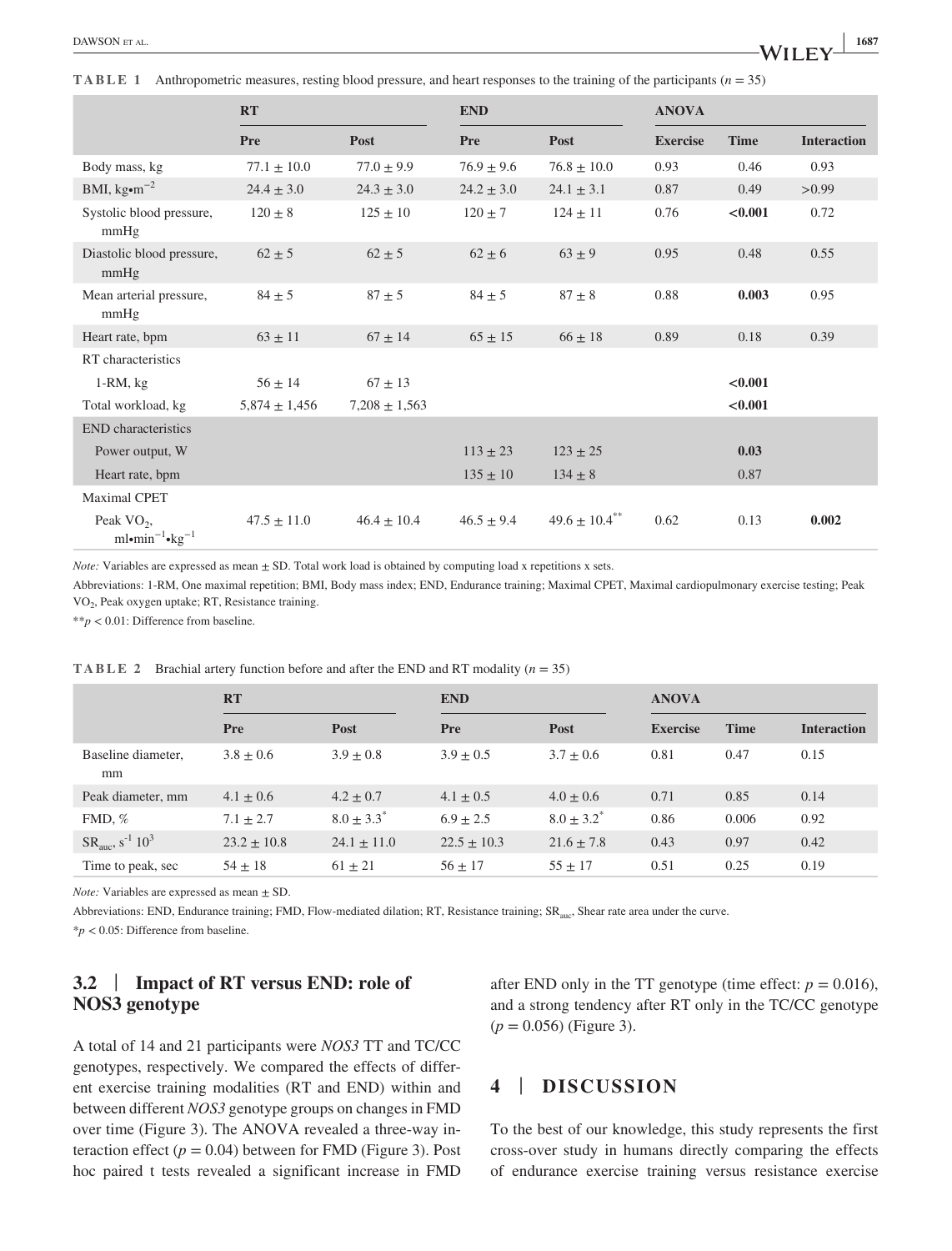

**FIGURE 2** Individuals changes in flow-mediated dilation in the END (A), RT (B) modality, and combined (C). Δ, Change, post-pre; FMD, Flow-mediated dilation; END, Endurance training; RT, Resistance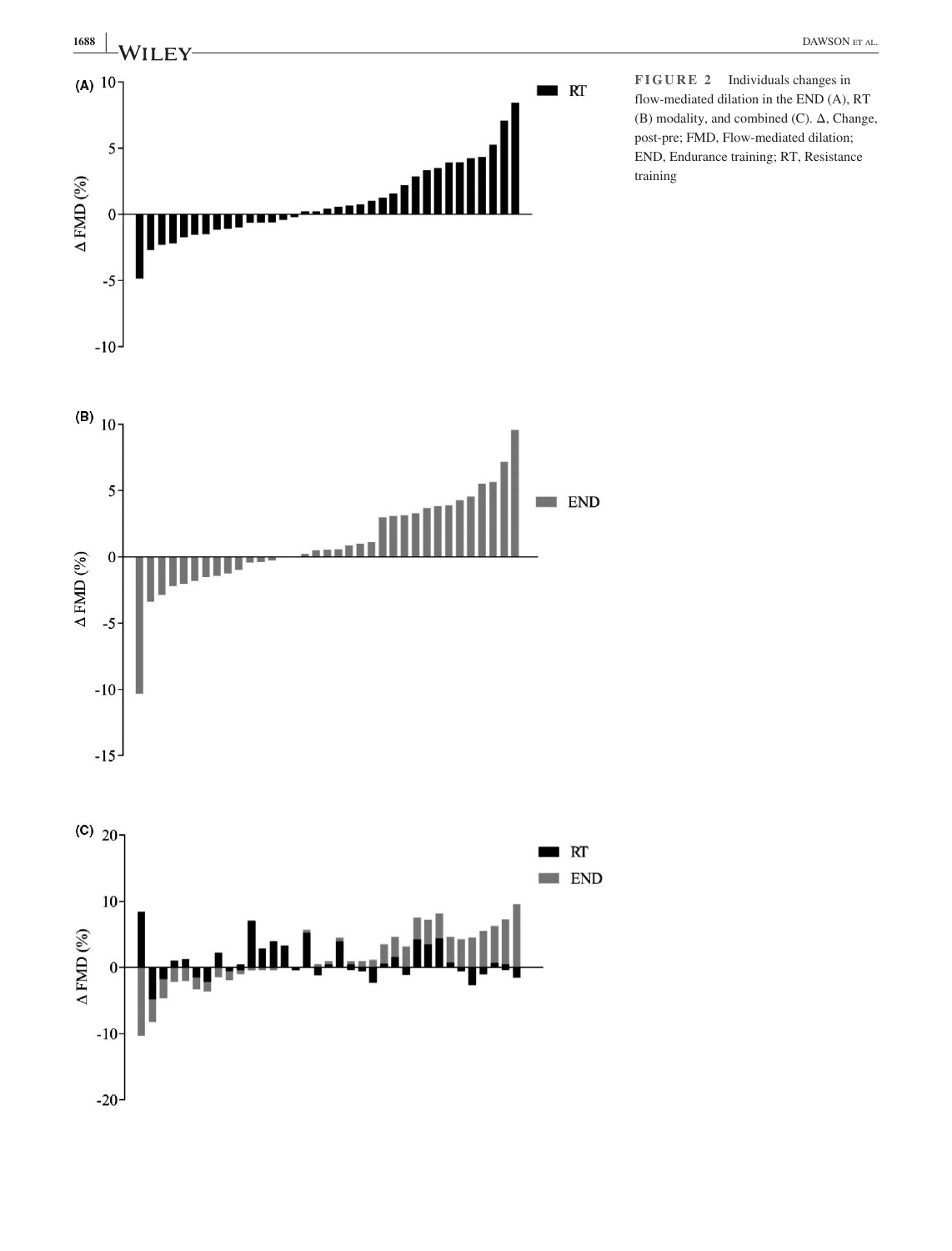

**FIGURE 3** Group and individual flow-mediated dilation responses. FMD, Flow-mediated dilation; RT, Resistance training; END, Endurance training. Interaction-effect: P=0.04, using a three-way ANOVA with repeated measures (time x modality x genotypes). P-values represent the paired *t*-tests for each modality in each genotype. Error bars represent SD

training on vascular function within the same individuals. It is also the first to explore whether genetic variation can explain any intra- and inter-individual variability in vascular function following different exercise modalities. First, we found that both modalities were effective, with improved muscle strength after RT and increased aerobic fitness following END. This observation highlights the distinct effects of both types of exercise training on fitness-related outcomes. Second, both types of exercise training improved brachial artery function. Although group-based comparisons indicated a comparable effect of both types of exercise training, intra-individual changes in vascular function showed no relationship between both types of training regarding the change in FMD. Third, the strong intra-individual variation in improvement in vascular function to endurance versus resistance training was associated with the *NOS3* rs2070744 SNP. Taken together, our data present evidence for strong intra-individual differences regarding the changes in vascular function following endurance versus resistance training in healthy young men. This suggests a role for personalized prescription of exercise training to maximize the benefits of exercise training at an individual level.

In our cross-over designed study, we observed no differences in the increase in FMD after 4-weeks' RT *vs*. END, which is in concordance with other studies with a *between* group design.<sup>10</sup> In a previous meta-analysis,  $\frac{10}{12}$  weeks' training improved FMD without any difference between both modalities (RT or END), which is in line with our study (albeit using a different study design). Similarly to what we reported with FMD, effects of END and RT do not differ for changes in blood pressure,<sup>6</sup> brain natriuretic peptide (BNP), N-terminal portion BNP,  $^{26}$  lipid profile,  $^{27}$  and even morbidity and mortality.<sup>4,5</sup> Taken together, at group level, both RT and END training seem effective types of exercise to improve vascular function.

Despite both exercise modalities inducing comparable changes in FMD after 4 weeks of training, the response to both modes of training varied markedly within individuals. In fact, the change in FMD after the RT intervention was not

correlated with the change in FMD after END. In line with previous work, $^{28}$  including data from our group, large heterogeneity is present between individuals regarding the change in FMD to exercise training. For example, a grouped analysis of multiple exercise studies reported that 76% of the individuals (total n=182) showed improvement while 24% showed a decrease in FMD with an identical supervised endurancetype exercise training program.<sup>29</sup> This pattern of large heterogeneity was consistent between both types of training in our study, but large improvements to END did not relate to enhanced FMD after  $RT^{29}$ . This observation fits with a crossover study in 91 sedentary individuals  $(42 \pm 5$  years), that reported large inter-individual differences in the improvement of peak  $VO<sub>2</sub>$  after RT or END.<sup>30</sup> Another recent crossover design study, comparing 3-month RT or END between twin individuals, also showed that responsiveness to training strongly varies between modalities of exercise.<sup>31</sup> It is also possible that some individuals require a greater degree dose of exercise to elicite changes.<sup>32</sup> These outcomes reinforce the presence of within-subject differences in response to different types of exercise training, which suggests a role for personalized exercise training.

FMD was similarly improved after both interventions in our study, but probably through different mechanisms. Endurance exercise is associated with a prolonged increase in blood flow to active tissues.<sup>11</sup> This results in an increase in shear stress on the vessels, a key stimulus for acute and chronic vascular adaptations.<sup>9</sup> Consequently, FMD is most likely improved by repeated episodic increases in shear stress in END, which lead to increased production of eNOS, increased anti-oxidant, and reduced markers of oxidative stress.<sup>9</sup> This in turn leads to an increased NO bioavailability, resulting in improved vasodilation in response to shear stimulus.<sup>9</sup> In fact, exercise-induced changes in shear stress provide the principal physiological stimulus to FMD adaptation.<sup>9</sup> In contrast, resistance exercise is associated with transient increases in blood pressure and local ischemia.<sup>33</sup> Therefore, transmural pressure may be a relevant physiological stimulus for adaptation in FMD in response to RT. $^{34}$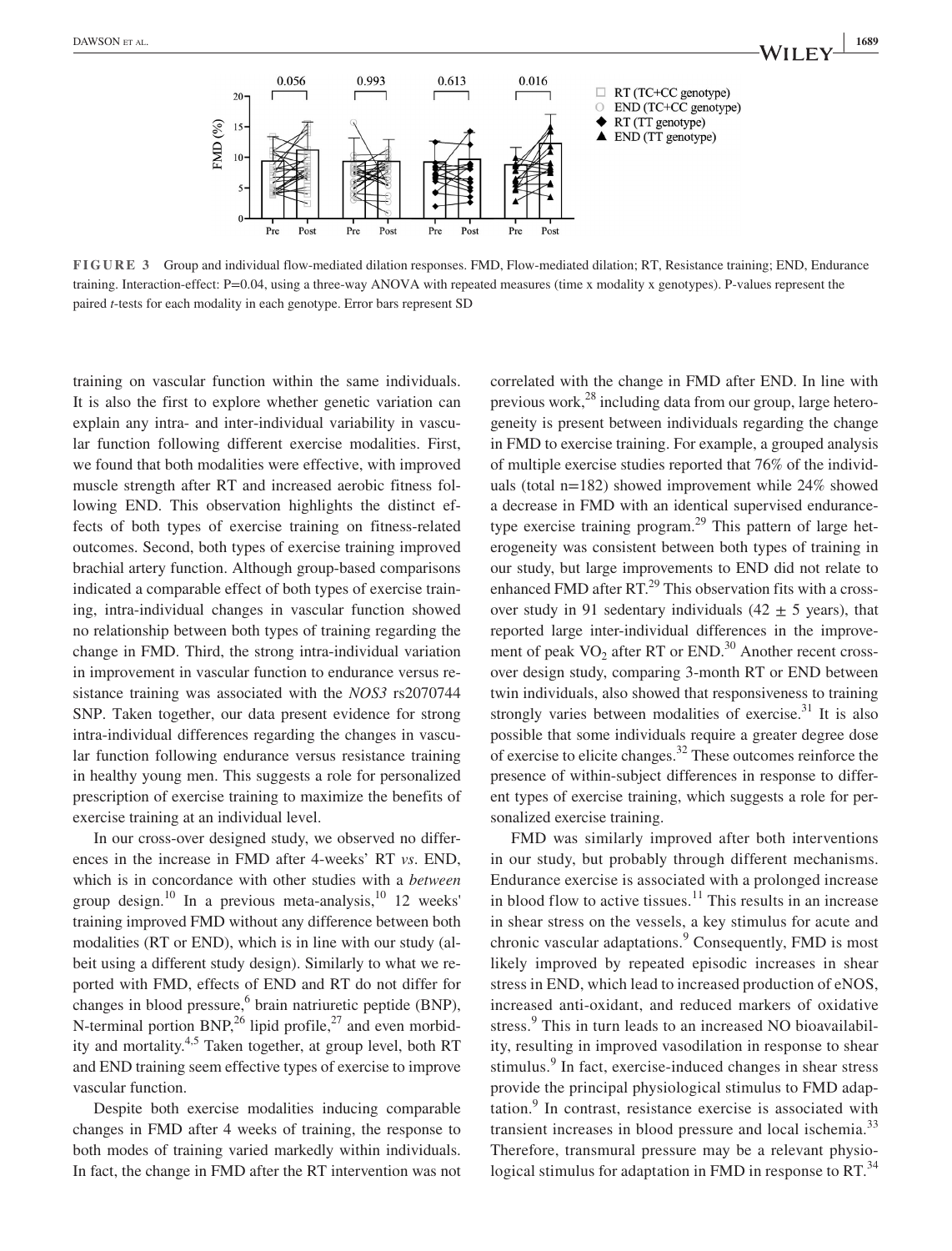Alternatively, fluctuations in shear stress, a stimulus that seems to be present with RT, were recently found to be a potential hemodynamic stimulus for adaptation in FMD.<sup>35</sup> At the very least, these observations suggest that distinct hemodynamic stimuli may underlie some of the different adaptations in FMD within individuals after both types of exercise training.<sup>9</sup> Further work is required to better understand the direct evidence of distinct adaptations within individuals to the different types of training. In addition, further work is required to see whether this relationship holds true for other markers of cardiovascular health. This is required to facilitate personalized exercise training to optimize the beneficial effects and to offer protection from disease.

Differences in genetic profile may represent another potential mechanism underpinning the intra-individual responses to different types of exercise training. This concept of genetic variation being associated with trainability has been extensively studied in relation to peak  $VO<sub>2</sub>$ , potentially explaining up to  $\sim 50\%$  variability in the change in peak VO<sub>2</sub> after endurance training. $36$  The other half includes environment factors such as training principles. $31,36$  Interestingly, we found a three-way interaction effect for the *NOS3* rs2070744 SNP, with improvements in FMD following END but not RT in *NOS3* TT homozygotes only. In contrast, there was a strong tendency for an improvement in FMD after RT but not END in C-allele carriers (*ie*, individuals of *NOS3* TC or CC genotype). This interaction may be linked to reduced promoter activity of the *NOS3* C-allele,<sup>37</sup> due to its greater affinity for replication protein A1  $(RPA1)$ , <sup>37</sup> which inhibits *NOS3* transcription, thus limiting NO production.<sup>20</sup> As well as potentially regulating RPA1 binding, vascular shear stress (caused by END) increases *NOS3* promoter activity by causing NF-κB subunits p50 and p65 to bind to a shearresponsive element upstream of the *NOS3* transcription start site.<sup>38</sup> This may explain the increase in FMD in our TT homozygotes (but not TC/CC genotypes) after END. However, it is less clear why FMD tended to increase after RT only in C-allele carriers. One explanation could be linked to transmural pressure, which (rather than shear stress) is thought to regulate FMD during RT,<sup>34</sup> and may activate *NOS3* transcription independently of shear stress. Further, transmurral pressure in place of shear stress may lead to a reduction in RPA1 binding, thus potentially enabling our TC/CC homozygotes to increase *NOS3* transcription (and therefore FMD) as much as our TT homozygotes following RT despite our C-allele carriers' apparent genetic disadvantage. Therefore, although the precise mechanism(s) for a *NOS3* rs2070744 genotype regulation of FMD in response to exercise modality remain(s) to be elucidated, our novel data provide evidence that they exist.

Our study has several strengths which include the crossover design, the relation between the chronic training effects

on vascular function, the individual responses between the two different training modalities, and the exploratory association between the individual response and *NOS3* genotype. However, one important limitation relates to the difficulty to 'match' the workload or intensity between different types of exercise training. In line with this limitation, it is difficult to understand, relate, and match the hemodynamic responses as an eliciting stimulus for improvements in both types of training, given that hemodynamic response is intensity-dependant.<sup>9</sup> Moreover, we used a single joint movement resistance training exercise which is not representative of most resistance training paradigms. Although we consider that our sample was relatively large for a crossover exercise intervention study, it may be considered small for a genetic study and independent groups should attempt to replicate our findings with larger cohorts. There is an inherent biological variation in vascular responses which may explain some of the differences between exercise modalities. However, previous work has shown that the FMD response to acute exercise is reproducible $39$  and adherence to guidelines strongly improves reproducibility.<sup>40</sup> Nonetheless, our significant and highly novel findings may have elucidated a genetic predisposition to greater vascular adaptation to one exercise modality over another. Future studies should investigate the mechanisms linking *NOS3* rs2070744 genotype to exercise modality-specific FMD adaptation with a larger sample size. It is worth noting that in addition to genes, there are numerous other factors that can influence the response to exercise training including nutrition and sleep. Moreover, longer duration training programs and greater exercise intensity may have resulted in larger changes in many of the outcome variables. Finally, our study focused on young, healthy men only and cannot be generalized to other populations. It is possible that, as the subjects were healthy, this limited the capacity to further improve vascular function as there may be a 'ceiling effect' with lower pre-training FMD% predictive of exercise training induced changes.29 Future work should look at the role of fitness, gender, aging, ethnicity, and different disease groups on these responses. However, given that many of these factors can influence genotype frequency distribution mixing, these in one study will greatly increase the noise and there is an argument for homogeneous groups in the initial studies exploring these relationships. However, the differences between both types of training should be considered when understanding the different impacts of exercise on FMD.

In conclusion, resistance and endurance training had a similar impact on vascular function when examined at a group level in healthy, young males. However, large inter- and intra-individualities were present when examining the impact of both endurance and resistance training on vascular function. In other words, individuals appear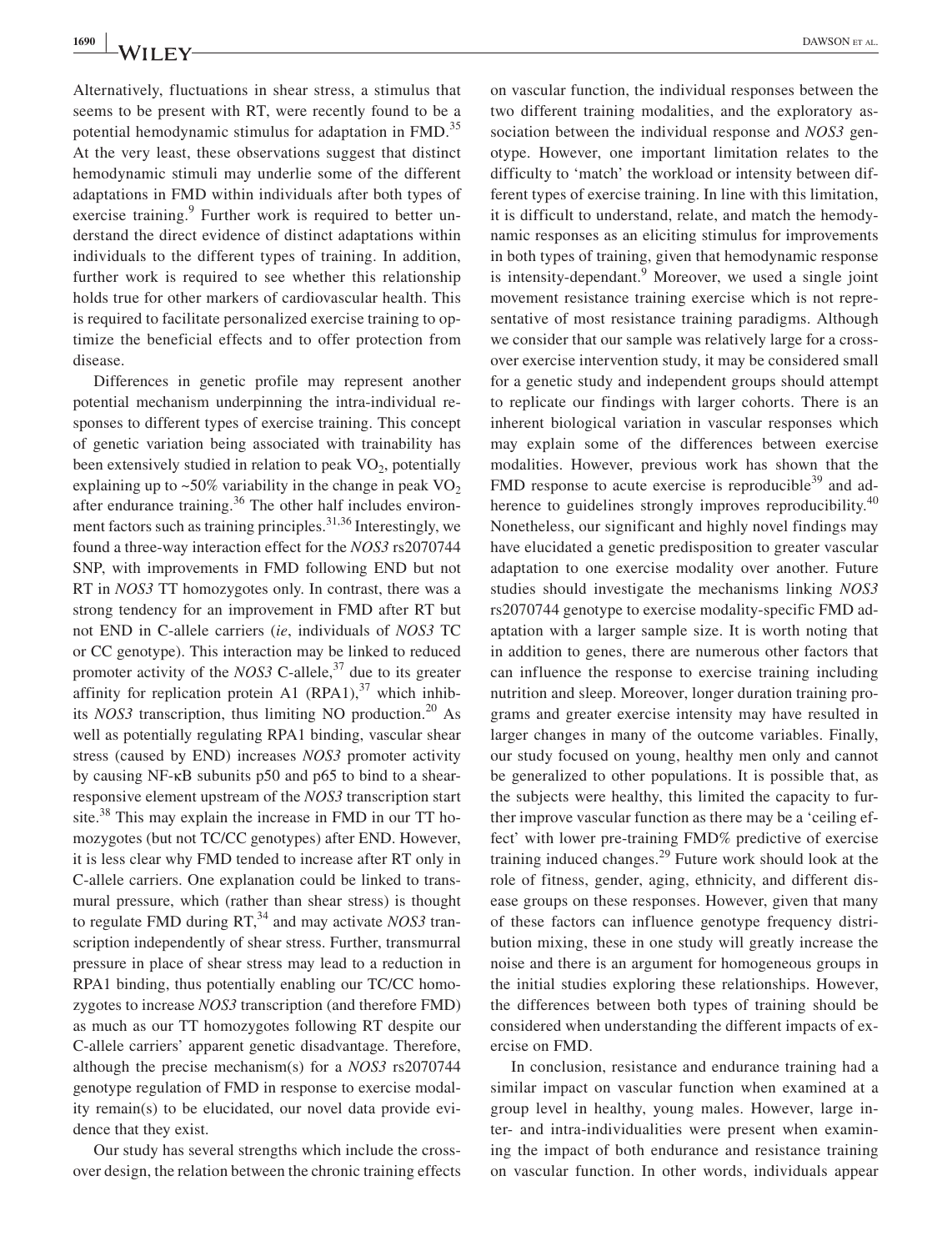to respond differently according to the training modality. Interestingly, these intra-individual differences in the adaptation of vascular function to endurance and resistance training seem in part to be explained through variation in the *NOS3* gene. Specifically, *NOS3* (rs2070744) TT homozygotes improved their vascular function only after endurance training, while TC/CC homozygotes showed a strong tendency to improve FMD only after resistance training. Taken together, this study highlights a potential role for personalize exercise training for the optimization of vascular health.

# **5** | **PERSPECTIVES**

Our results indicate that, even if vascular function improves similarly after a short-term resistance or endurance training intervention, considerable intra-individual variability occurs (ie, some people improve following one type of training but not the other), and this seems to be linked to genetic make-up (specifically variation in the *NOS3* gene). The cross-over design of our study, therefore, reinforces the implications of our findings, namely that exercise should be personalized to optimize vascular health. Considering that vascular function is a precursor of the atherosclerotic process, and that exercise training improves vascular function, personalization of exercise is also an important parameter to consider for clinical populations. Shear stress and transmural pressure are the two main mechanisms responsible for the vascular adaptation to exercise training, and future studies are needed to further understand how these vascular stimuli cause changes in vascular function after resistance versus endurance training.

#### **CONFLICT OF INTEREST**

None to declare.

#### **AUTHOR CONTRIBUTIONS**

M.B. drafted the manuscript. All authors contributed to the interpretation of results and approved the final version of the revised manuscript and agree to be accountable for all aspects of the work. E.D., R.E., and D.T. contributed to the design of the study. E.D., R.E., and B.S. completed data collection, while E.D., R.E., B.S., and M.B. completed data analysis. This study was performed at Liverpool John Moores University, with the exercise interventions being conducted at the School of Sport and Exercise Sciences. All persons designated as authors qualify for authorship, and all those who qualify for authorship are listed.

### **DATA AVAILABILITY STATEMENT**

The data that support the findings of this study are available from the corresponding author upon reasonable request.

#### **ORCID**

#### *Maxime Boidin*  $\bullet$  <https://orcid.org/0000-0002-1522-1223>

#### **REFERENCES**

- 1. Booth FW, Chakravarthy MV, Spangenburg EE. Exercise and gene expression: physiological regulation of the human genome through physical activity. *J Physiol*. 2002;543(2):399-411. [https://](https://doi.org/10.1113/jphysiol.2002.019265) [doi.org/10.1113/jphysiol.2002.019265](https://doi.org/10.1113/jphysiol.2002.019265)
- 2. Pandey A, Garg S, Khunger M, et al. Dose–response relationship between physical activity and risk of heart failure: a meta-analysis. *Circulation*. 2015;132(19):1786-1794. [https://doi.org/10.1161/](https://doi.org/10.1161/CIRCULATIONAHA.115.015853) [CIRCULATIONAHA.115.015853](https://doi.org/10.1161/CIRCULATIONAHA.115.015853)
- 3. Sattelmair J, Pertman J, Ding EL, Kohl HW III, Haskell W, Lee I-M. Dose response between physical activity and risk of coronary heart disease: a meta-analysis. *Circulation*. 2011;124(7):789-795. <https://doi.org/10.1161/CIRCULATIONAHA.110.010710>
- 4. Banz WJ, Maher MA, Thompson WG, et al. Effects of resistance versus aerobic training on coronary artery disease risk factors. *Exp Biol Med (Maywood)*. 2003;228(4):434-440. [https://doi.](https://doi.org/10.1177/153537020322800414) [org/10.1177/153537020322800414](https://doi.org/10.1177/153537020322800414)
- 5. Mandic S, Myers J, Selig SE, Levinger I. Resistance versus aerobic exercise training in chronic heart failure. *Curr Heart Fail Rep*. 2012;9(1):57-64. <https://doi.org/10.1007/s11897-011-0078-0>
- 6. Fagard R. Exercise is good for your blood pressure: effects of endurance training and resistance training. *Clin Exp Pharmacol Physiol*. 2006;33(9):853-856. [https://doi.](https://doi.org/10.1111/j.1440-1681.2006.04453.x) [org/10.1111/j.1440-1681.2006.04453.x](https://doi.org/10.1111/j.1440-1681.2006.04453.x)
- 7. Joyner MJ, Green DJ. Exercise protects the cardiovascular system: effects beyond traditional risk factors. *J Physiol*. 2009;587(Pt 23):5551-5558. <https://doi.org/10.1113/jphysiol.2009.179432>
- 8. Thijssen DH, Maiorana AJ, O'Driscoll G, Cable NT, Hopman MT, Green DJ. Impact of inactivity and exercise on the vasculature in humans. *Eur J Appl Physiol*. 2010;108(5):845-875. [https://doi.](https://doi.org/10.1007/s00421-009-1260-x) [org/10.1007/s00421-009-1260-x](https://doi.org/10.1007/s00421-009-1260-x)
- 9. Green DJ, Hopman MT, Padilla J, Laughlin MH, Thijssen DH. Vascular adaptation to exercise in humans: role of hemodynamic stimuli. *Physiol Rev*. 2017;97(2):495-528. [https://doi.org/10.1152/](https://doi.org/10.1152/physrev.00014.2016) [physrev.00014.2016](https://doi.org/10.1152/physrev.00014.2016)
- 10. Ashor AW, Lara J, Siervo M, et al. Exercise modalities and endothelial function: a systematic review and dose-response meta-analysis of randomized controlled trials. *Sports Med*. 2015;45(2):279-296. <https://doi.org/10.1007/s40279-014-0272-9>
- 11. Thijssen DH, Dawson EA, Black MA, Hopman MT, Cable NT, Green DJ. Brachial artery blood flow responses to different modalities of lower limb exercise. *Med Sci Sports Exerc*. 2009;41(5):1072-1079. [https://doi.org/10.1249/MSS.0b013e3181](https://doi.org/10.1249/MSS.0b013e3181923957) [923957](https://doi.org/10.1249/MSS.0b013e3181923957)
- 12. Murtagh CF, Brownlee TE, Rienzi E, et al. The genetic profile of elite youth soccer players and its association with power and speed depends on maturity status. *PLoS ONE*. 2020;15(6):e0234458. <https://doi.org/10.1371/journal.pone.0234458>
- 13. Weyerstrass J, Stewart K, Wesselius A, Zeegers M. Nine genetic polymorphisms associated with power athlete status - a meta-analysis. *J Sci Med Sport*. 2018;21(2):213-220. [https://doi.](https://doi.org/10.1016/j.jsams.2017.06.012) [org/10.1016/j.jsams.2017.06.012](https://doi.org/10.1016/j.jsams.2017.06.012)
- 14. McPhee JS, Perez-Schindler J, Degens H, et al. HIF1A P582S gene association with endurance training responses in young women. *Eur J Appl Physiol*. 2011;111(9):2339-2347. [https://doi.](https://doi.org/10.1007/s00421-011-1869-4) [org/10.1007/s00421-011-1869-4](https://doi.org/10.1007/s00421-011-1869-4)